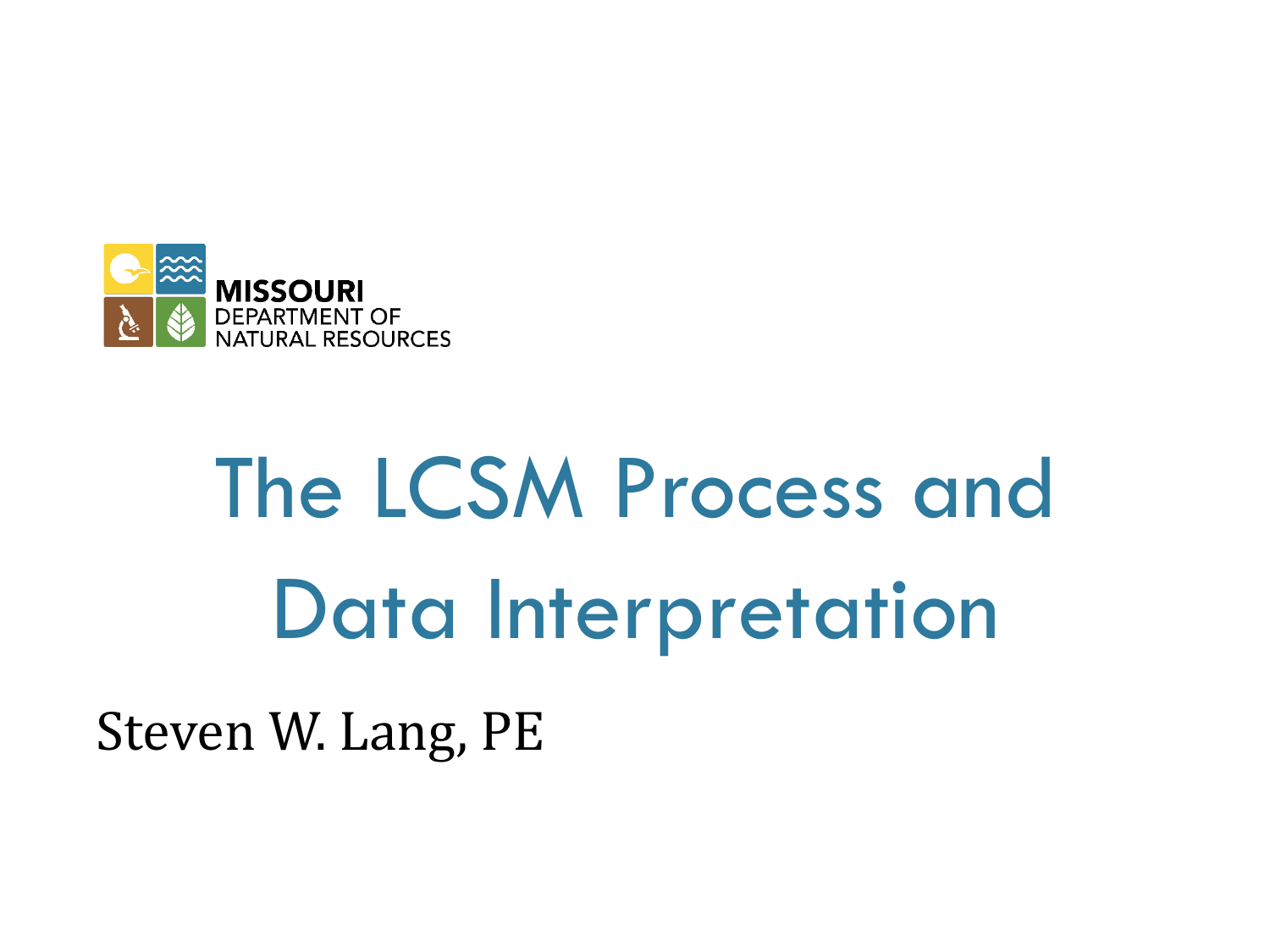#### **Overview**

- Regulatory requirements
- Integrating site-specific data into the model
- Common misinterpretations
- Identification of data gaps
- Quantitative model verification

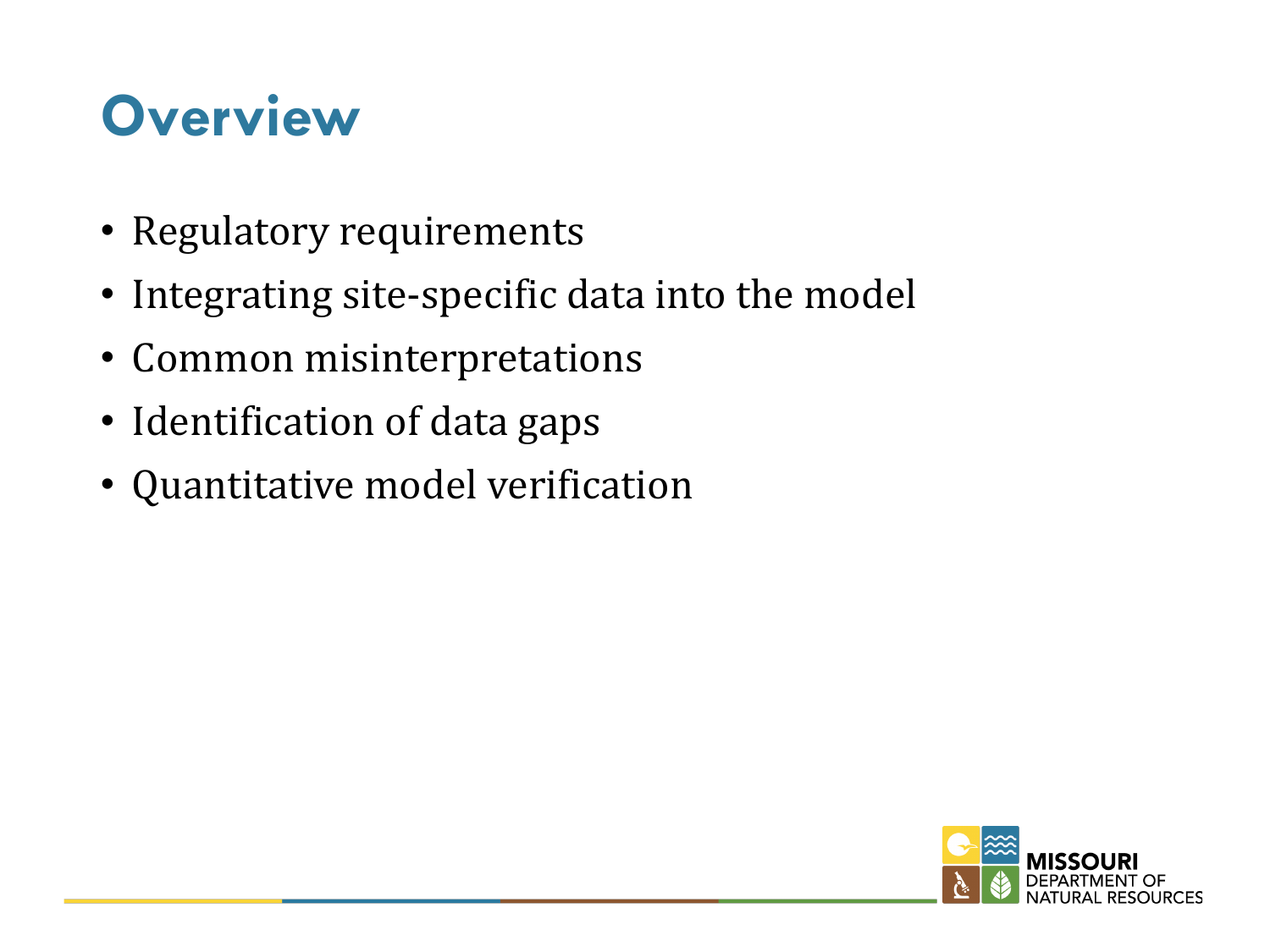#### **Regulatory Requirements**

- Revised Statues of Missouri (RSMo).319.109 Authorized the creation of the rules, and section 319.137 and addressed the promulgation process. This resulted in the creation, and promulgation of 10 CSR 26-2.
- 10 CSR-26-2.075 and 10 CSR 26-2.078 address initial free product recovery and site investigations.
- 10 CSR 26-2.078 (3) requires that investigations for Soil and Groundwater Cleanup follow a written procedure. (2005, or 2013 MRBCA Guidance).

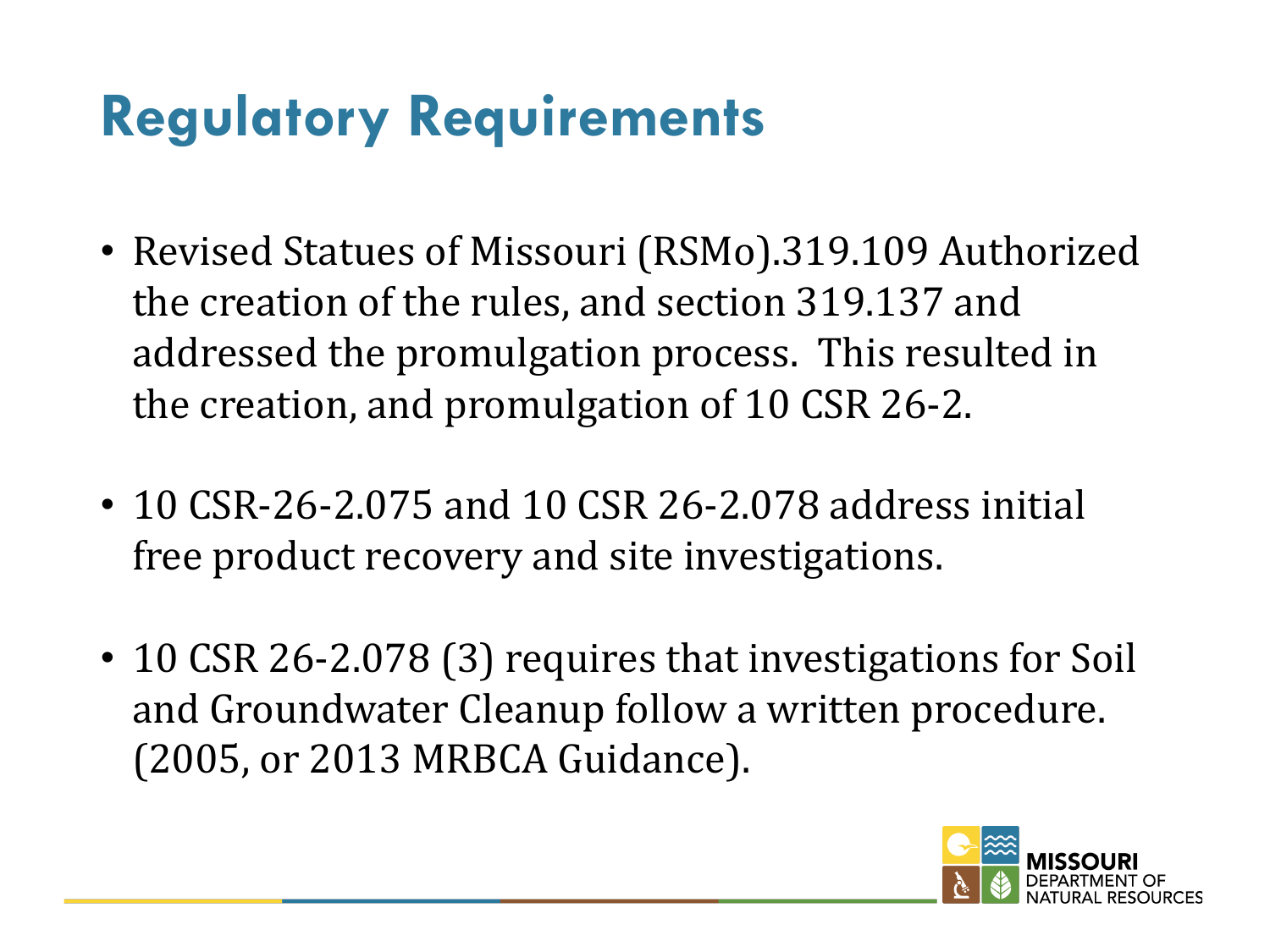#### **Regulatory Requirements, continued**

- Both the 2005 and the 2013 require that free product is recovered to the "maximum extent practicable", but only say that it's a site-specific determination.
- The purpose of the LNAPL Conceptual Site Model (LCSM) is to bring consistency to the process of making "maximum extent practicable" determinations on a site by site basis.

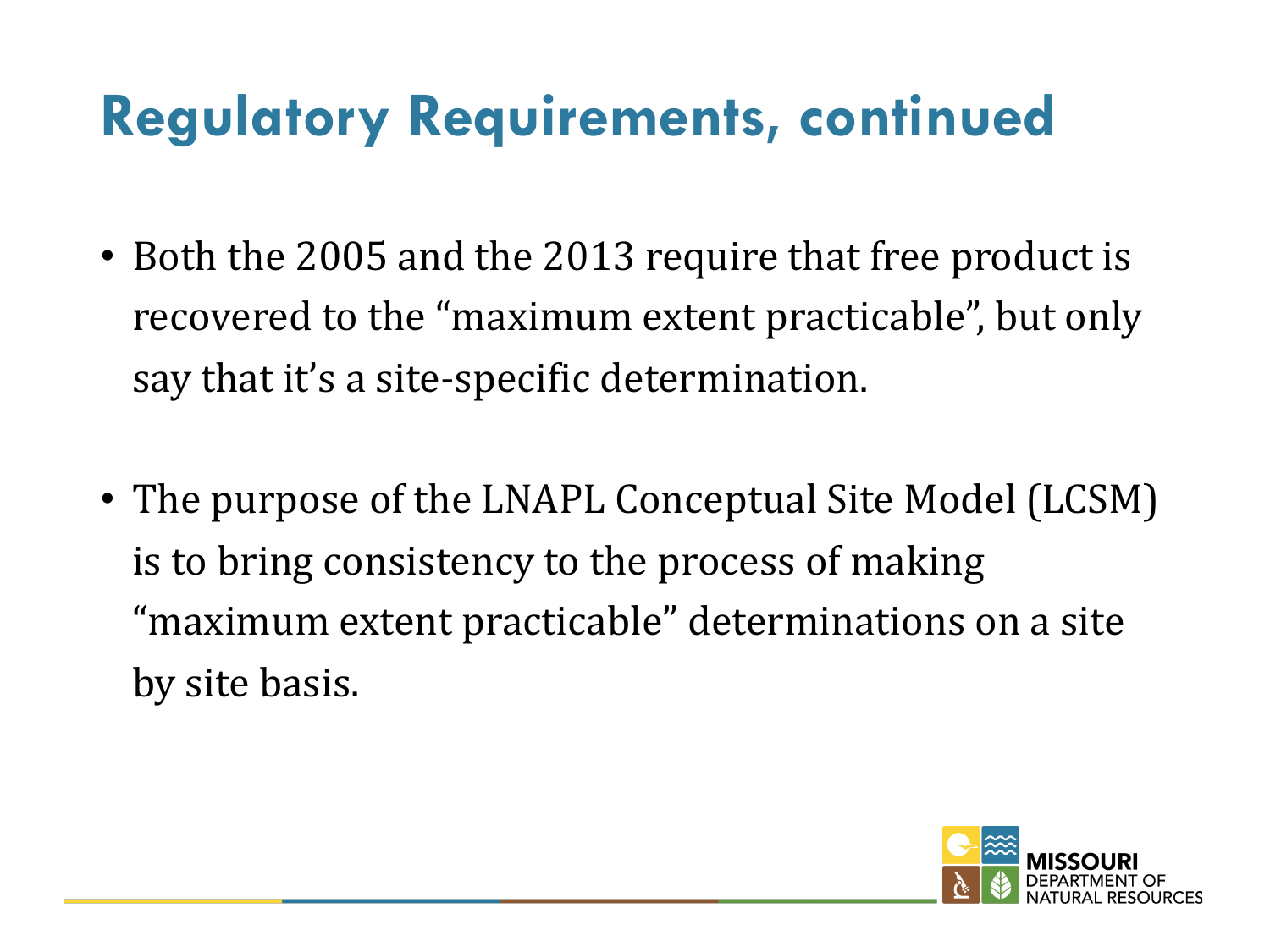#### **Integrating Site-Specific data into the model**

- LCSM's need to be more than a summary of site-specific data and conclusions. There needs to be discussion of how site-specific conditions cause the contamination distribution to vary from the idealized model.
- Contamination movement in the subsurface is controlled by capillary pressure. Capillary pressure is the pressure difference between the non-wetting phase (i.e., LNAPL) and the wetting phase (i.e., groundwater) in a multiphase system such as an LNAPL-groundwater system, and is controlled by wettability conditions and pore size at atmospheric conditions.

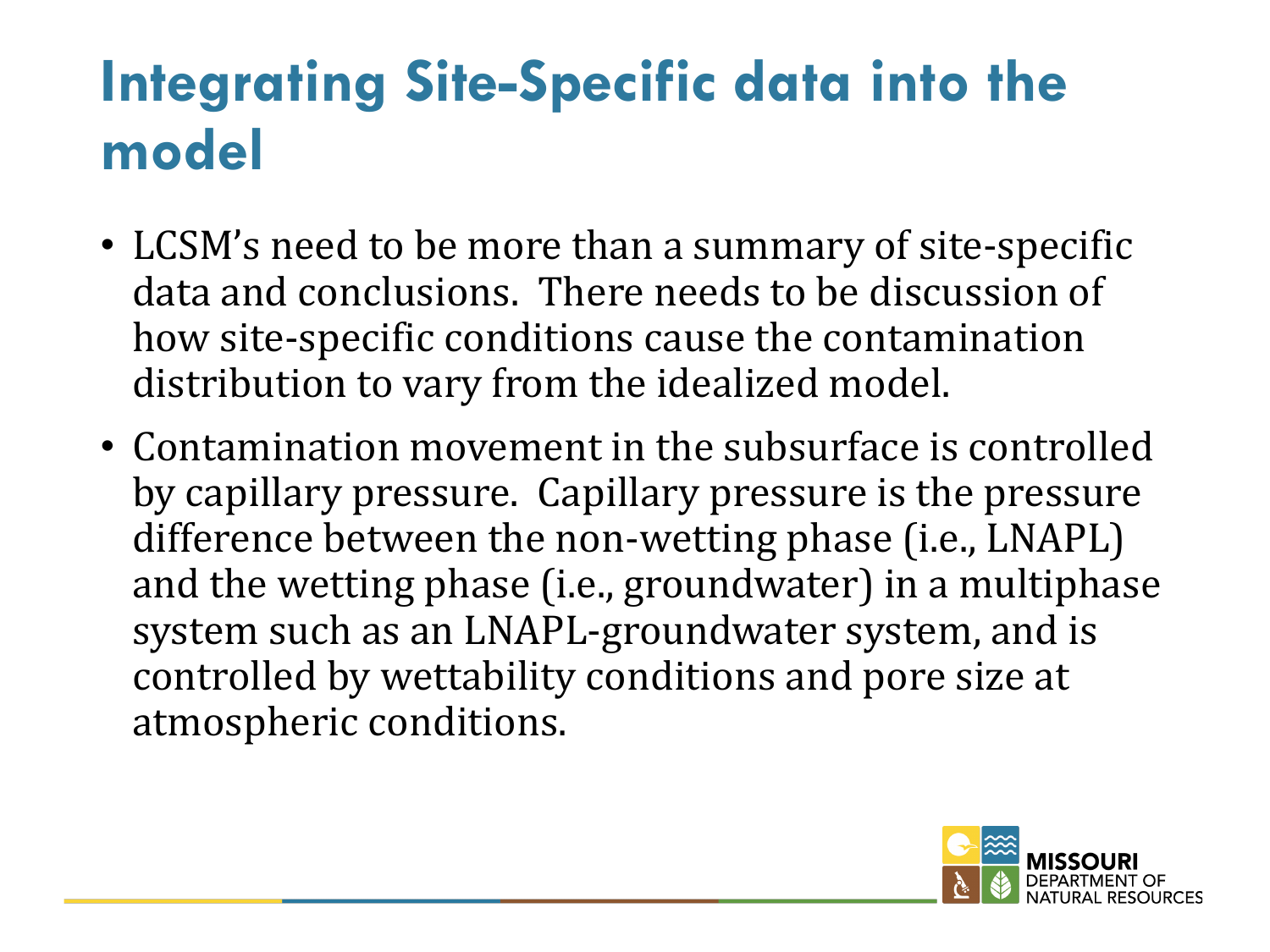- Pore size varies by soil type. Sand is the largest particle and it has more pore space between its particles than silt or clay. Silt particles are smaller than sand, but larger than clay particles.
- The smaller the pore size, the higher the capillary pressure; the higher the capillary pressure, the more LNAPL is needed to force its way into groundwater. This makes for larger vertical, and horizontal distribution of LNAPL in the soil.

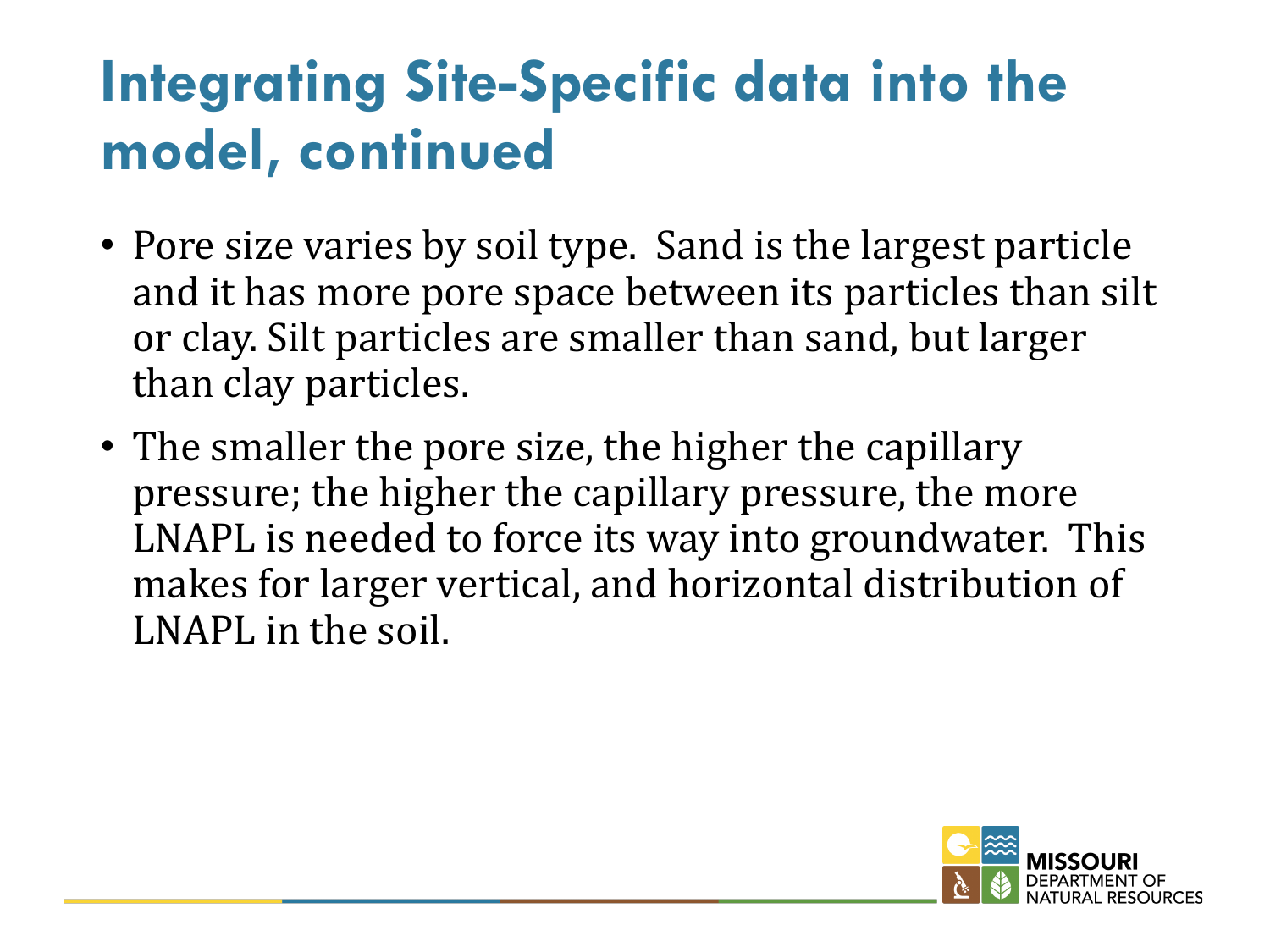• The standard model (homogenous sand) taken from the Interstate Technology Regulatory Counsel (ITRC).



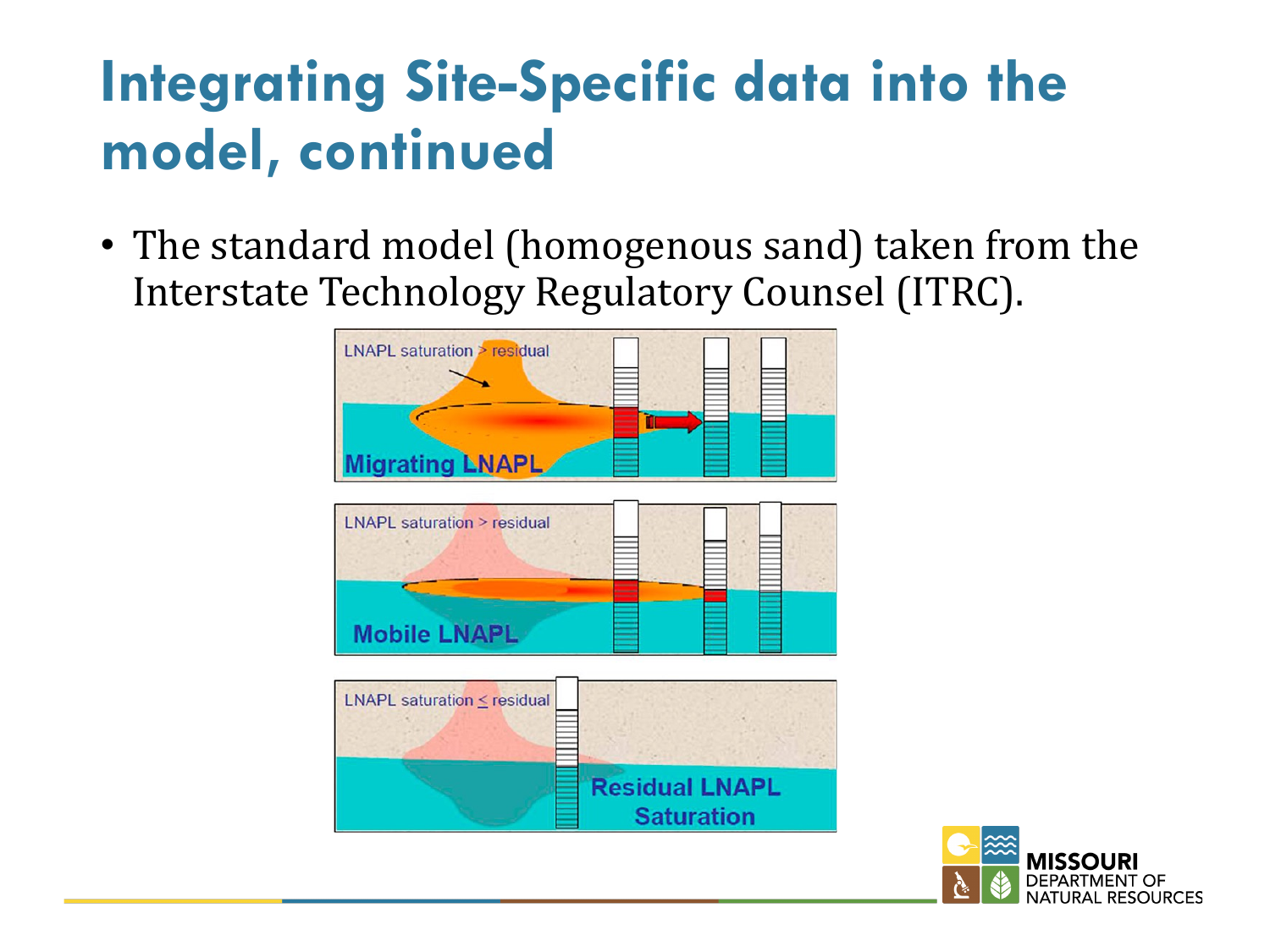#### • Idealized model at time zero in sand  $\mathbf 0$  T=0, SAND



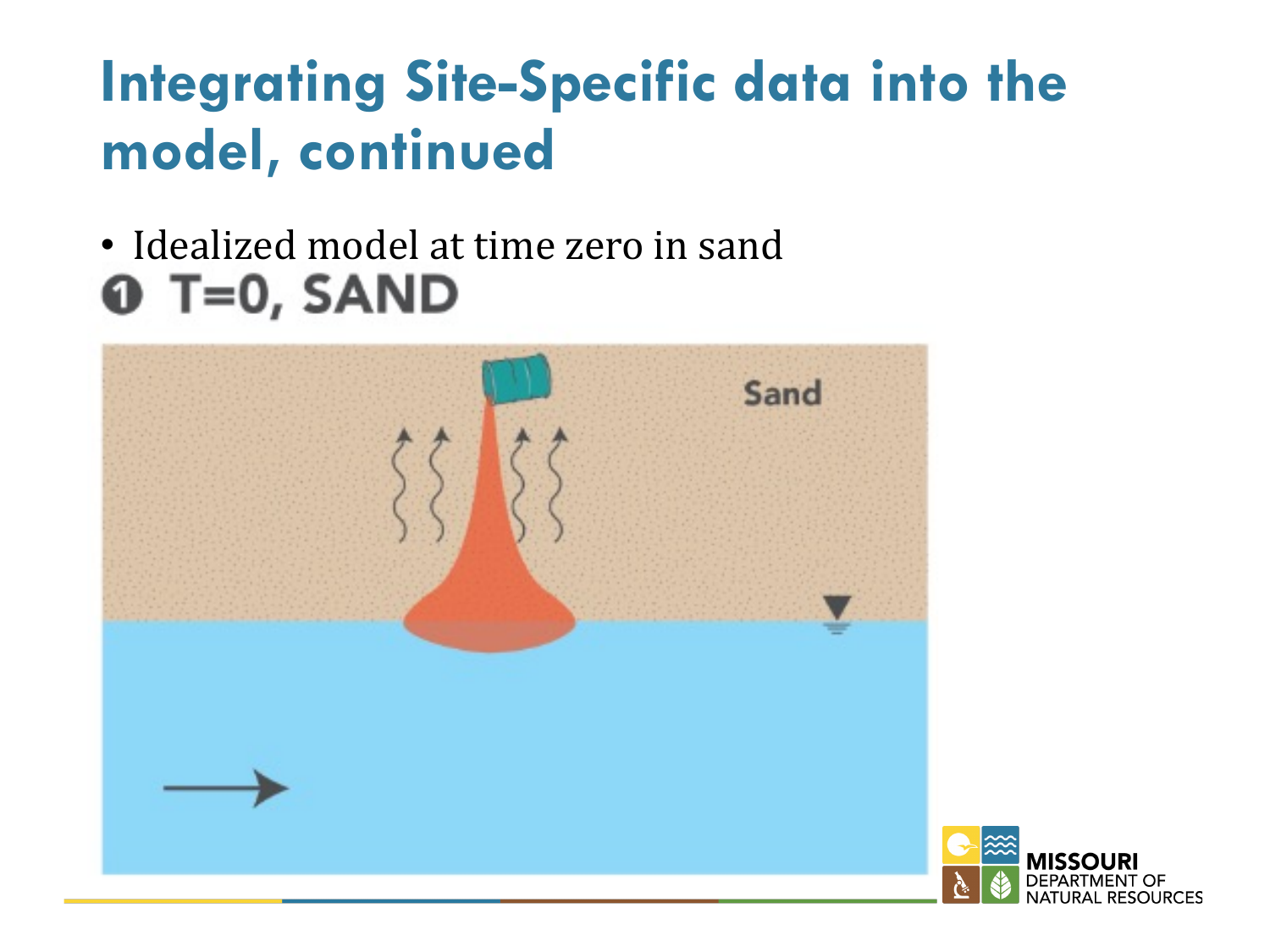#### • Idealized model at time zero in silt  $Q$  T=0, SILT



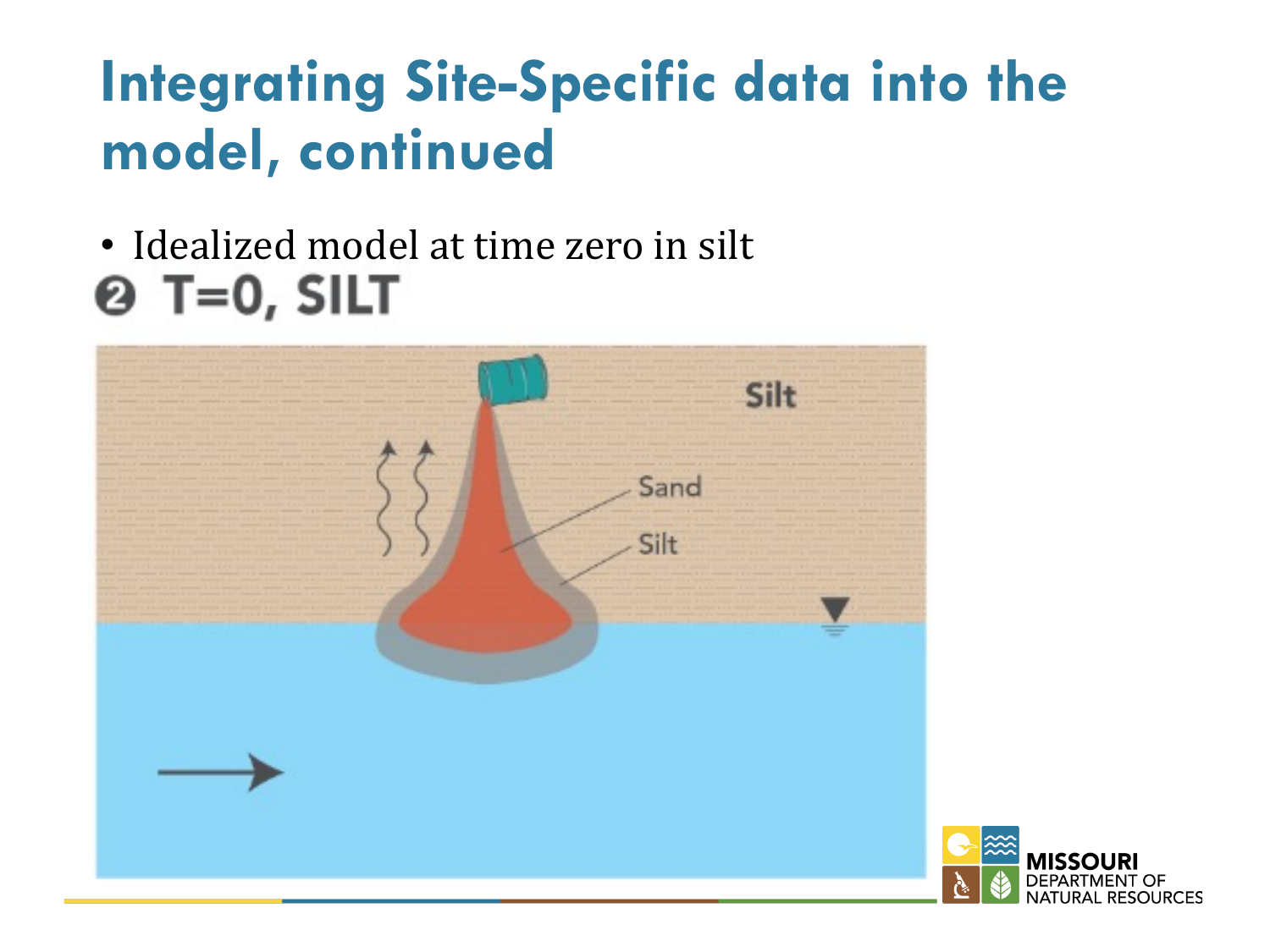#### • Idealized model at time zero in clay  $\Theta$  T=0, CLAY



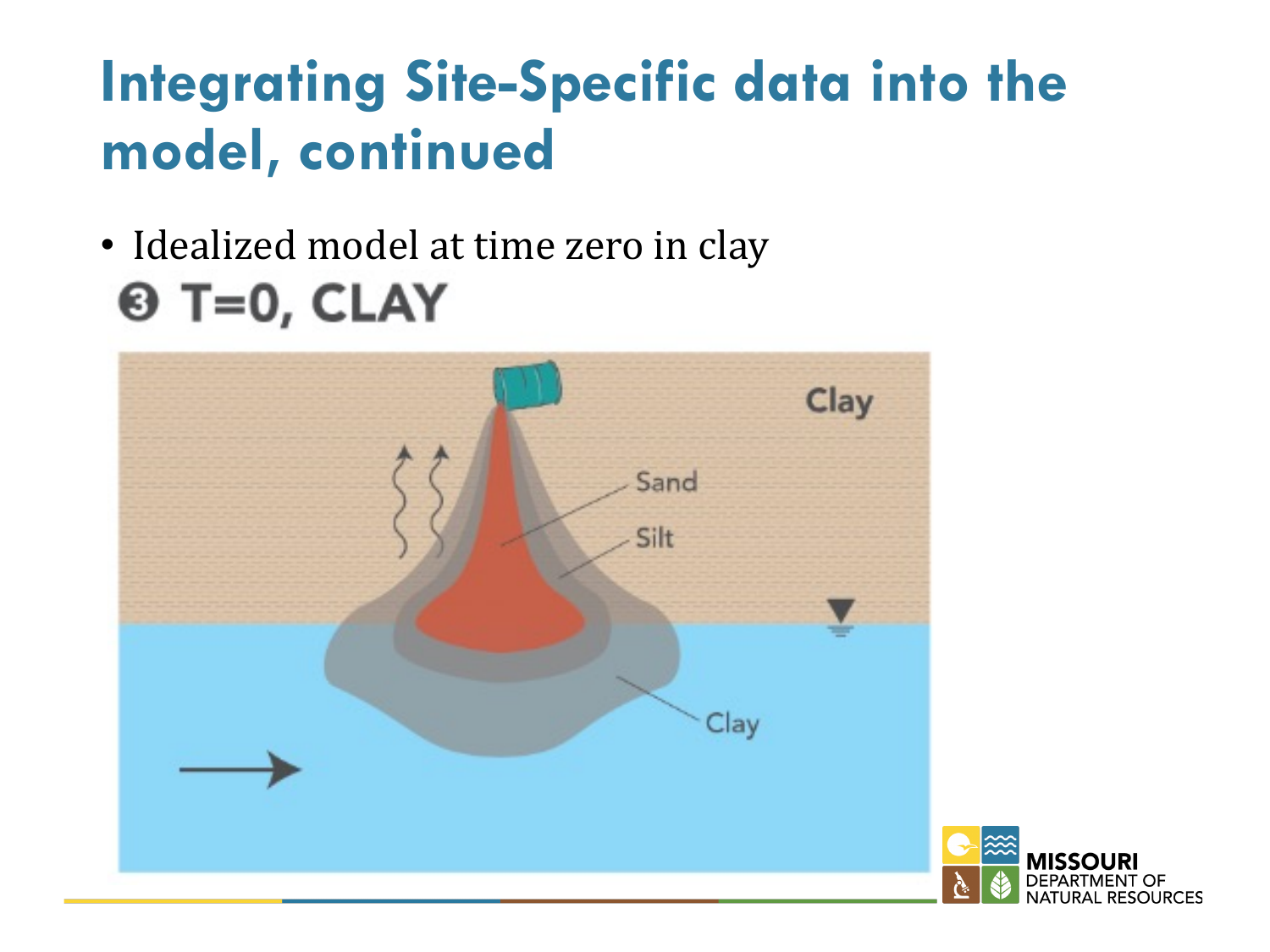#### • Modeling with multiple soil layers. **4 T=0, LAYERED SOILS**



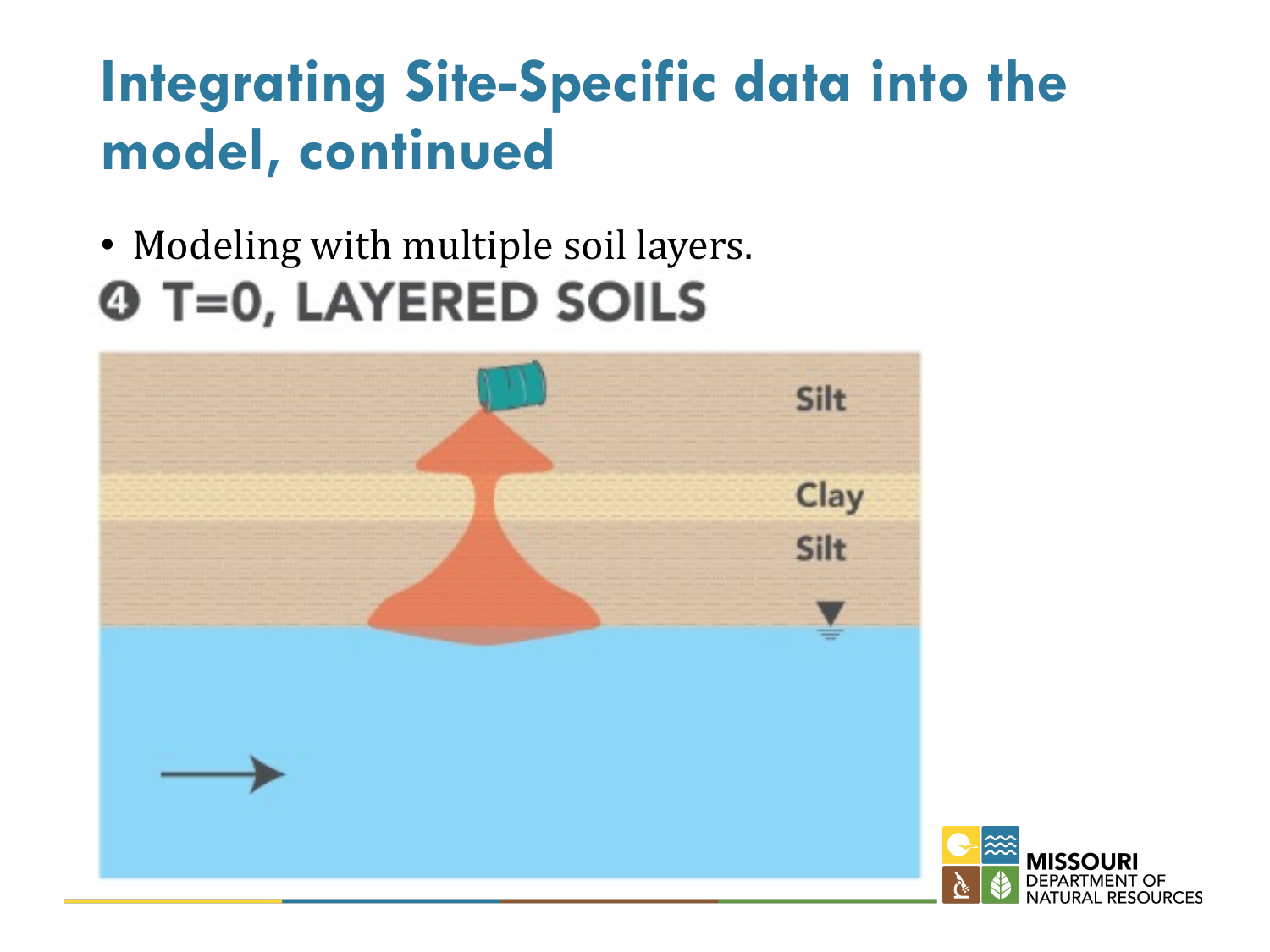#### • Modeling with bedrock **6 T=0, BEDROCK**



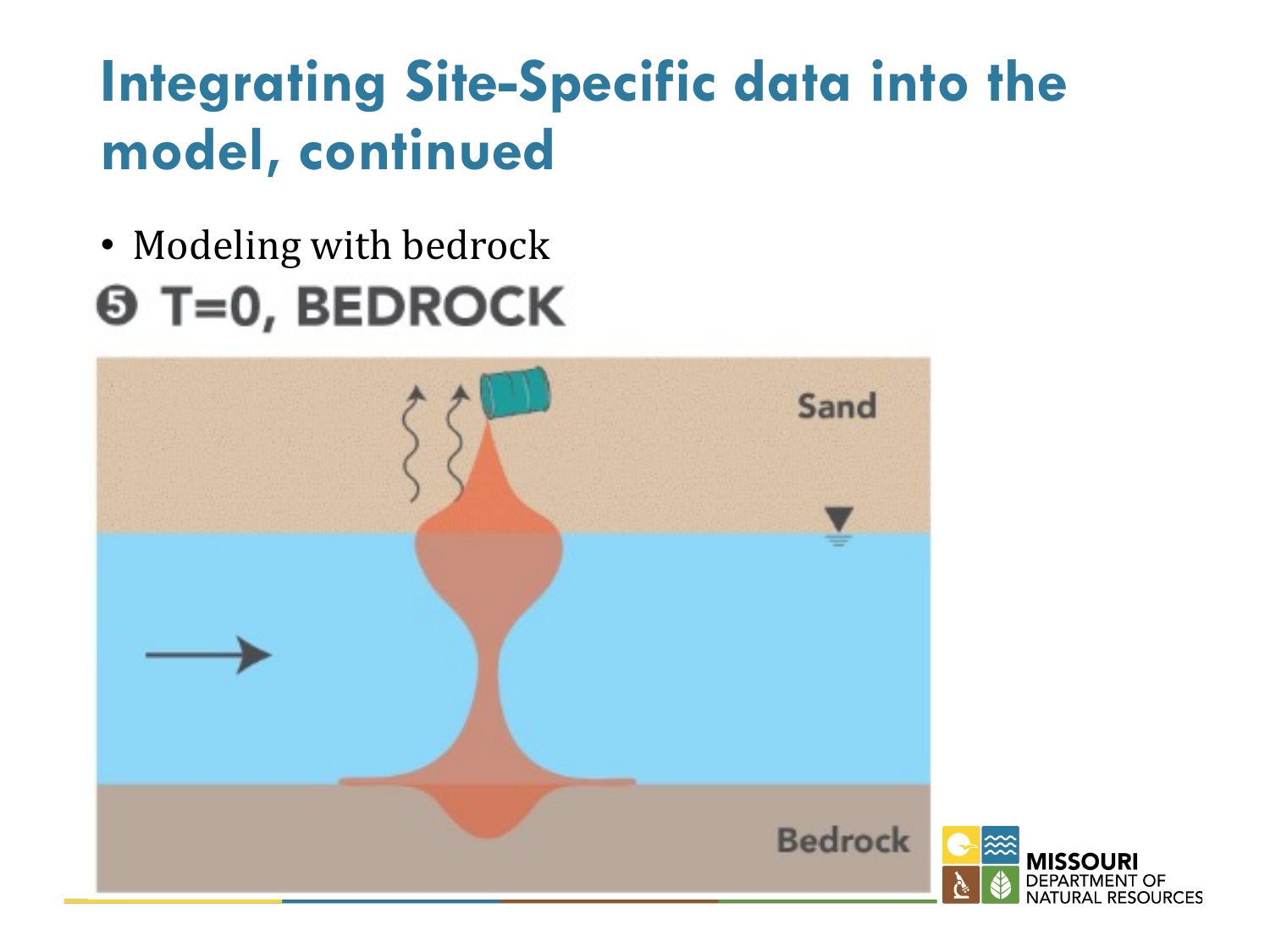#### **Bedrock Modeling**

- Is a complete presentation on its own.
- ITRC's Characterization and Remediation in Fractured Rocks (ITRC FracRx-1) Appendix D. The 21-Compartment Model is a great reference.

Table D-2. The 21-Compartment Model with common contaminant fluxes between compartments (Solid arrows are reversible fluxes; dashed arrows are irreversible fluxes.)



**RESOURCES**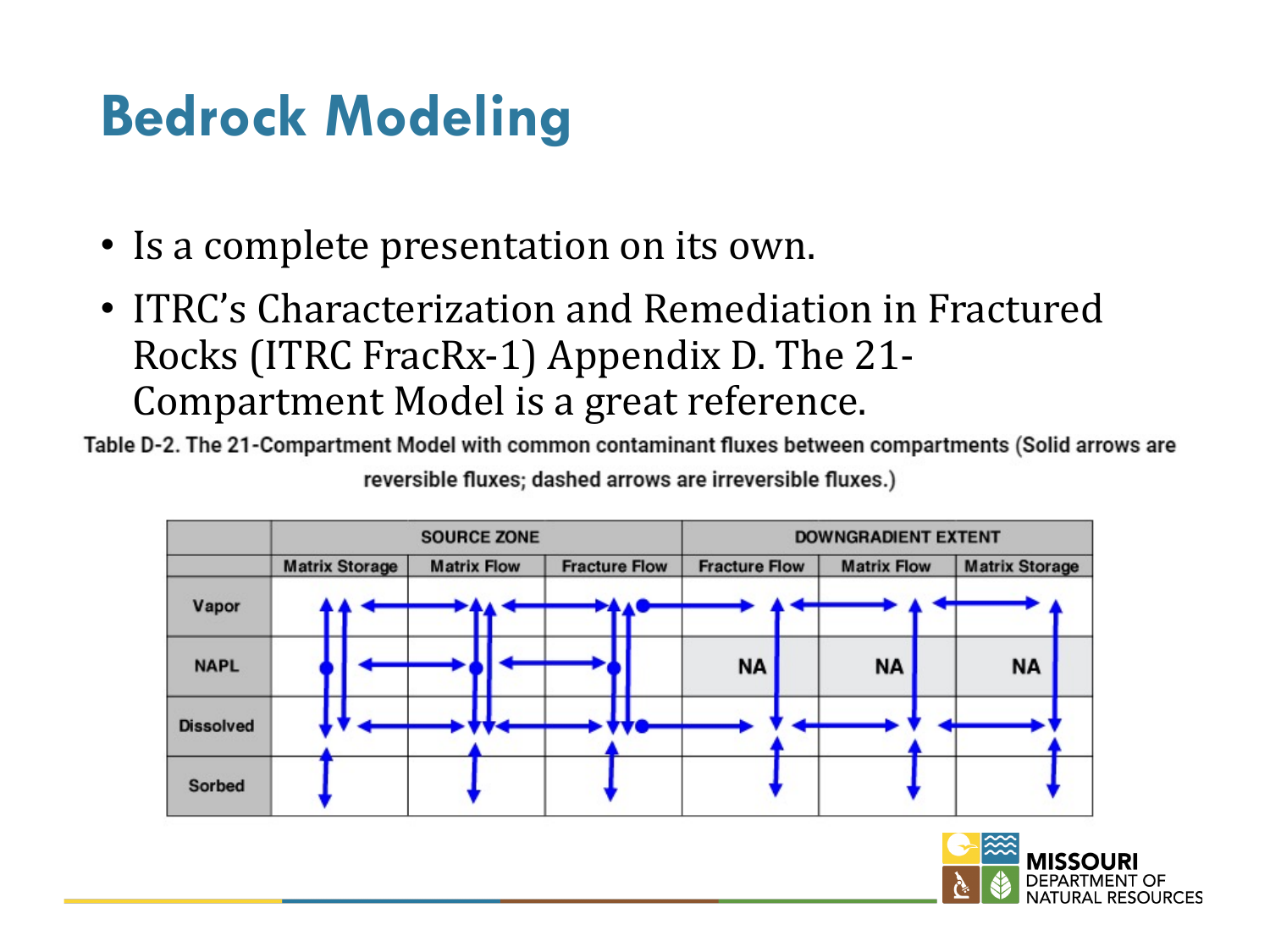#### **Common misinterpretations**



Not all soils are Clay.

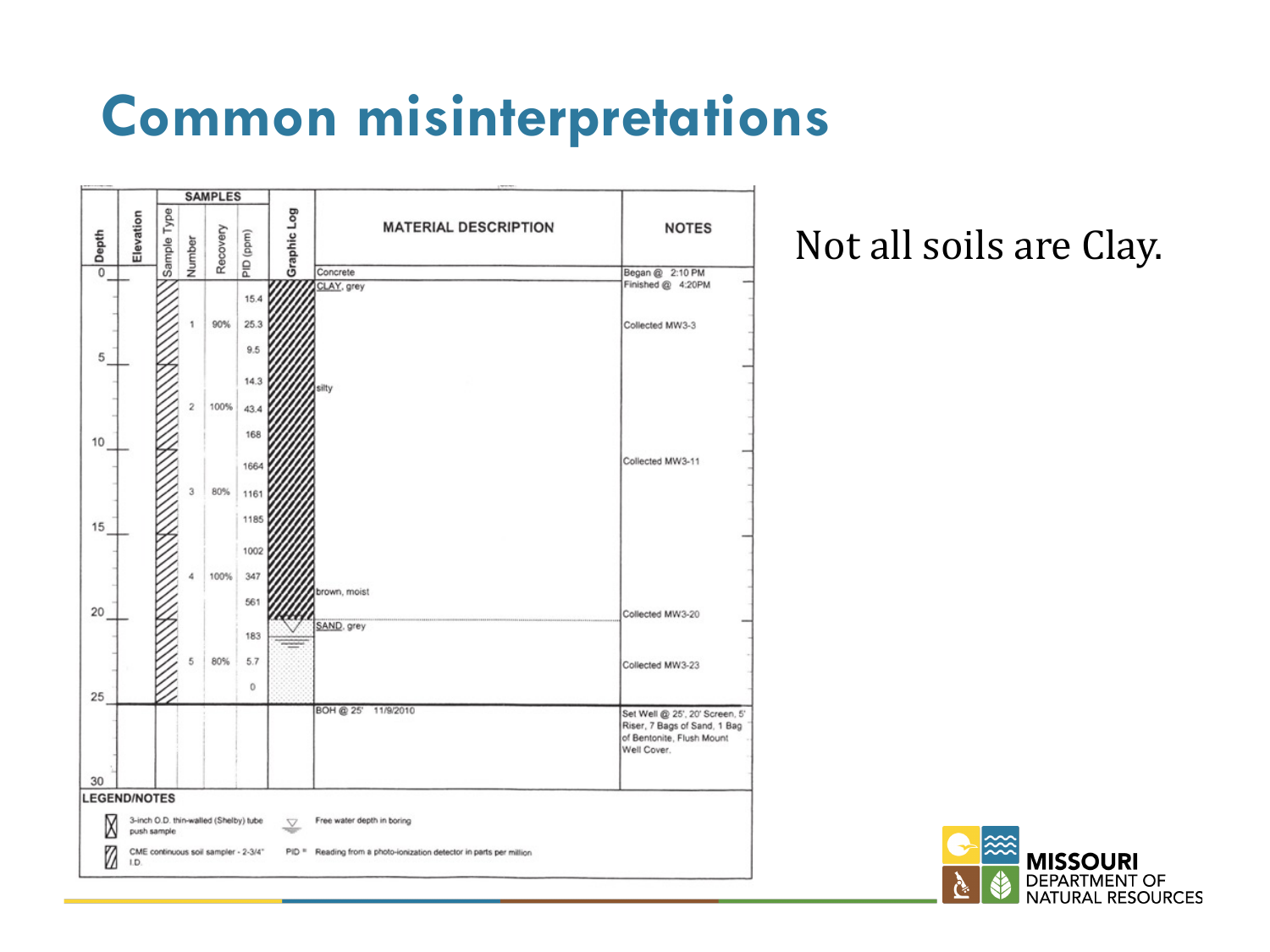- LCSM repeatedly referred to fine grained soils (clay) onsite that would make vacuum recovery impractical.
- Grain size analysis for the site showed type 2 soils that were  $10\%$ -Clay, 50%-Silt, and 40%-Sand. Also know as Loam.
- USDA's soil survey identified the soil at the site more specifically as Dundee silt loam.

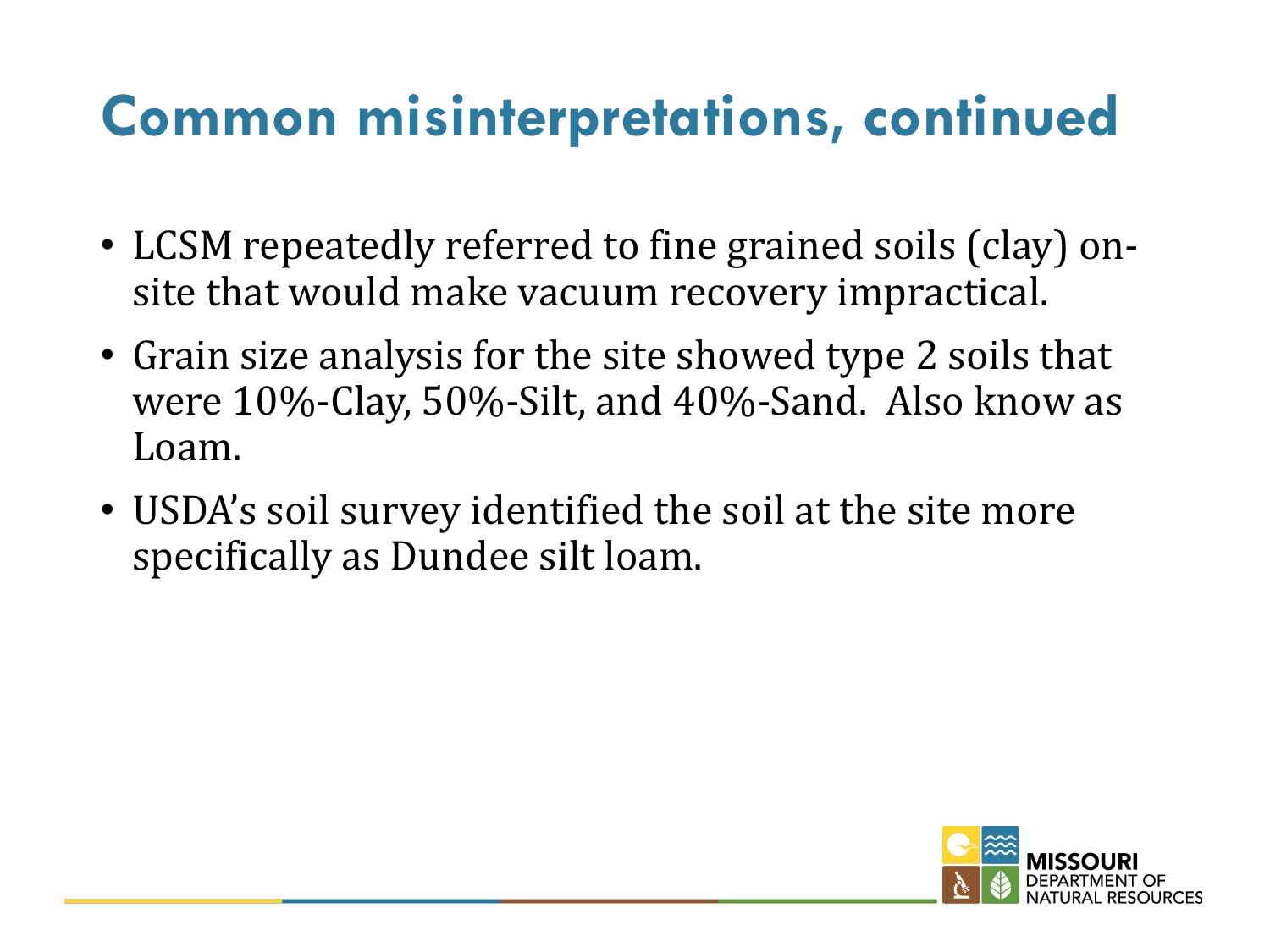- Cross sections, when and which wells.
- How evenly distributed is the LNAPL in soil? How close to the ideal case of circular spread is the soil contamination?
- How evenly is the presence of free product in across the site? How close to the ideal case of circular spread is the presence of free product?
- Is free product moving the same direction as groundwater?
- Primary cross section should be along the long axis of the free product plume.

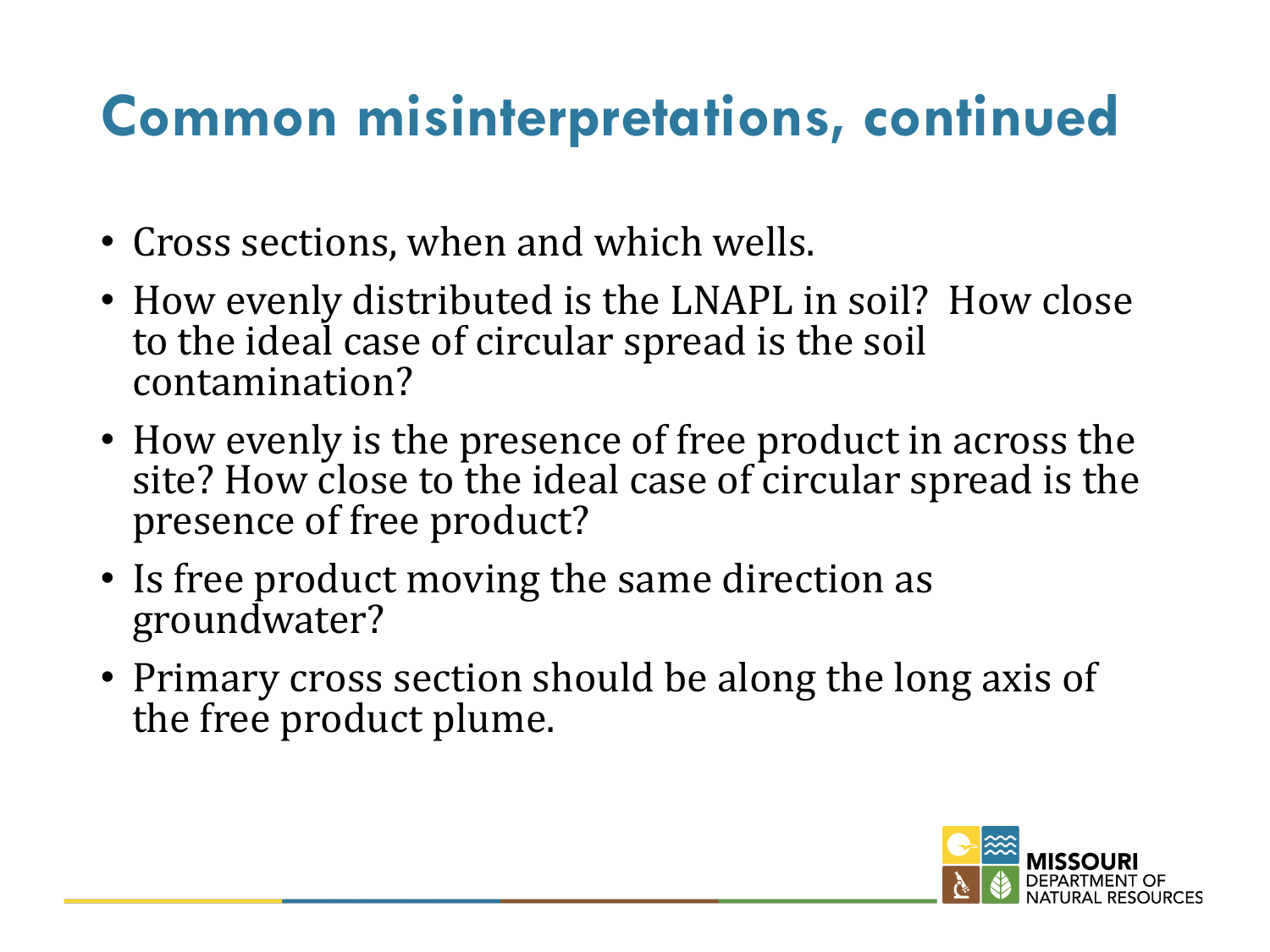#### • Misinterpretation:

The calculated LNAPL Transmissivity is less than 0.8  $ft^2/Day$  therefore free product is not recoverable.

• What it actually says

The  $0.1$  to  $0.8$  ft<sup> $\lambda$ </sup>2/day range that is in the ITRC's LNAPL-2 document is a range based on the experience of the people who wrote that portion of the document that represents the range in which their experience indicates that hydraulic or pneumatic recovery is no longer worth the effort.

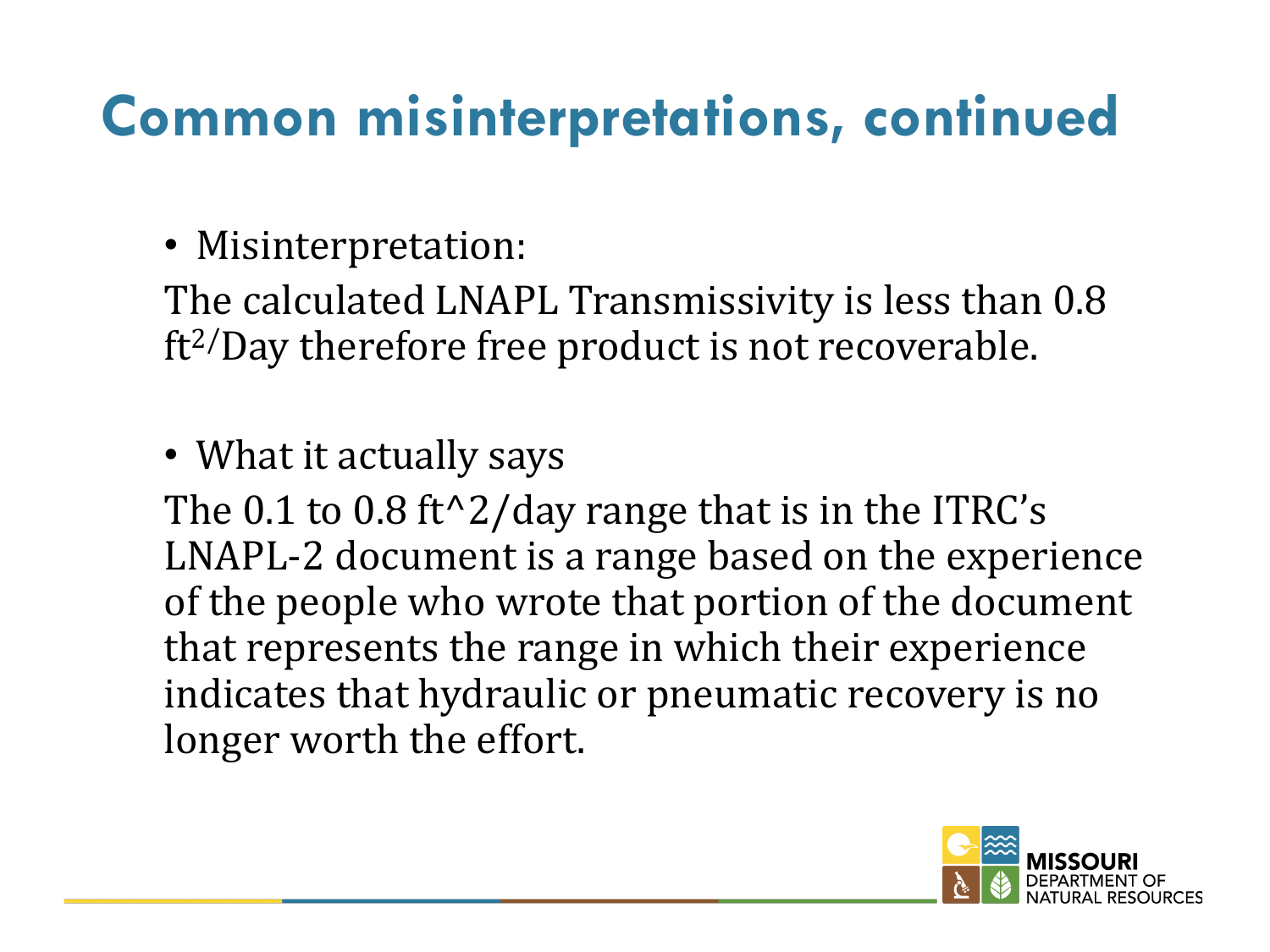- LNAPL Transmissivity
	- Misinterpretation:

That soil and LNAPL physical properties do not change significantly through time. What changes is LNAPL saturation resulting in LNAPL transmissivity decreasing in direct proportion to a decrease in LNAPL saturation.

• What it actually says

Transmissivity is a summary metric based more than just LNAPL saturation, such as seasonal fluctuations in water table, and variability in LNAPL impacts within the formation. 

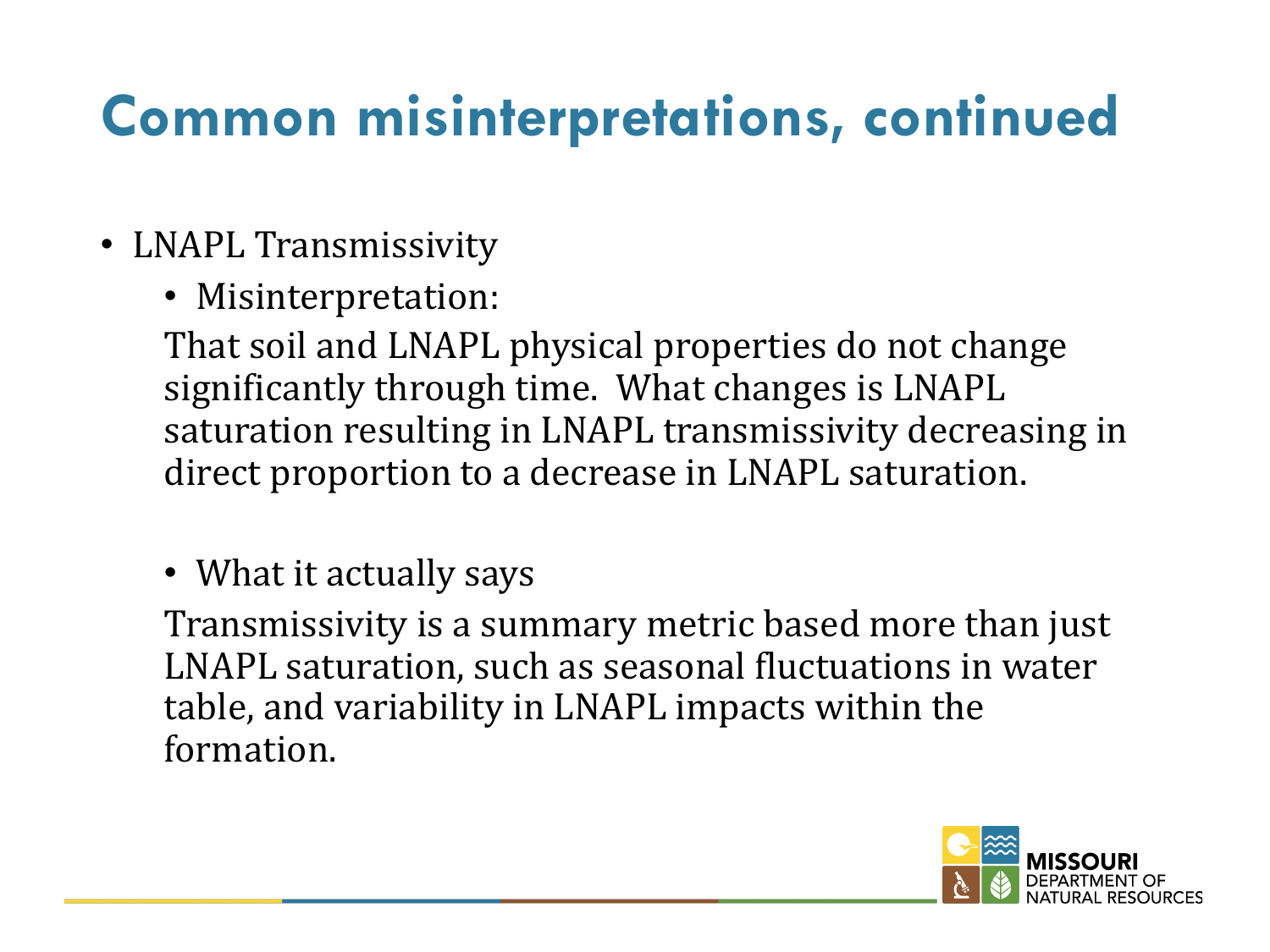- LNAPL saturation calculations
- LCSM Tools: Conversion of TPH in Soil to NAPL Saturation. Applied NAPL Science Review January 2012
- Model estimates what percentage of the pore space is filled with NAPL based on TPH concentrations and the soil's physical characteristics.
- Having a saturation percentage below an arbitrary value does not mean that the NAPL is considered to be at residual saturation.

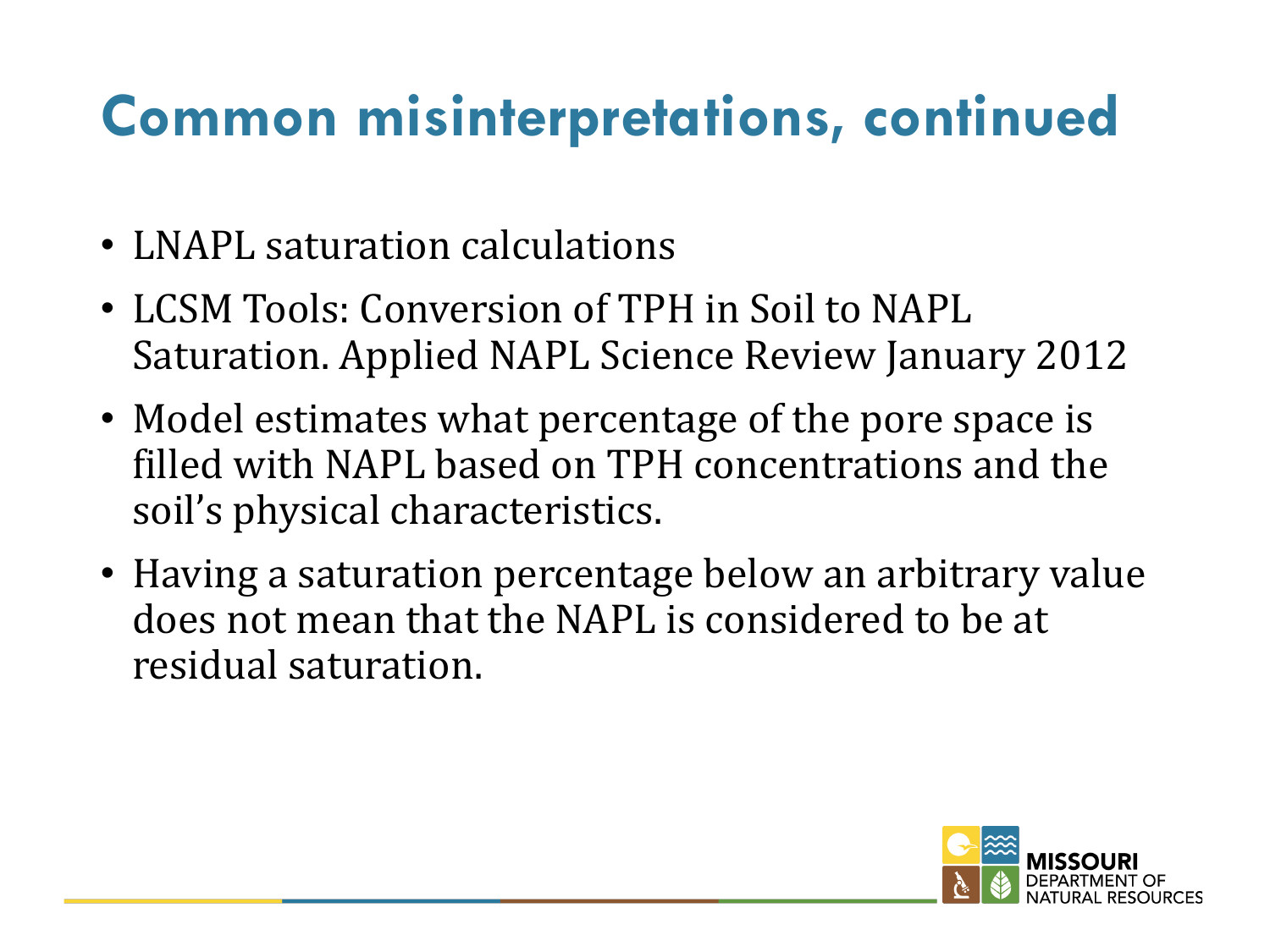### **Identification of data gaps**

- Free Product in a well is not the illness, it's a symptom. The problem is the over saturation of soils with LNAPL. TPH GRO iso-contour maps would be really helpful.
- Horizontal data gaps. How far between borings? 25 or less, fine. More than 50? What are the soil concentrations? How circular is the soil contamination (aka close to ideal).

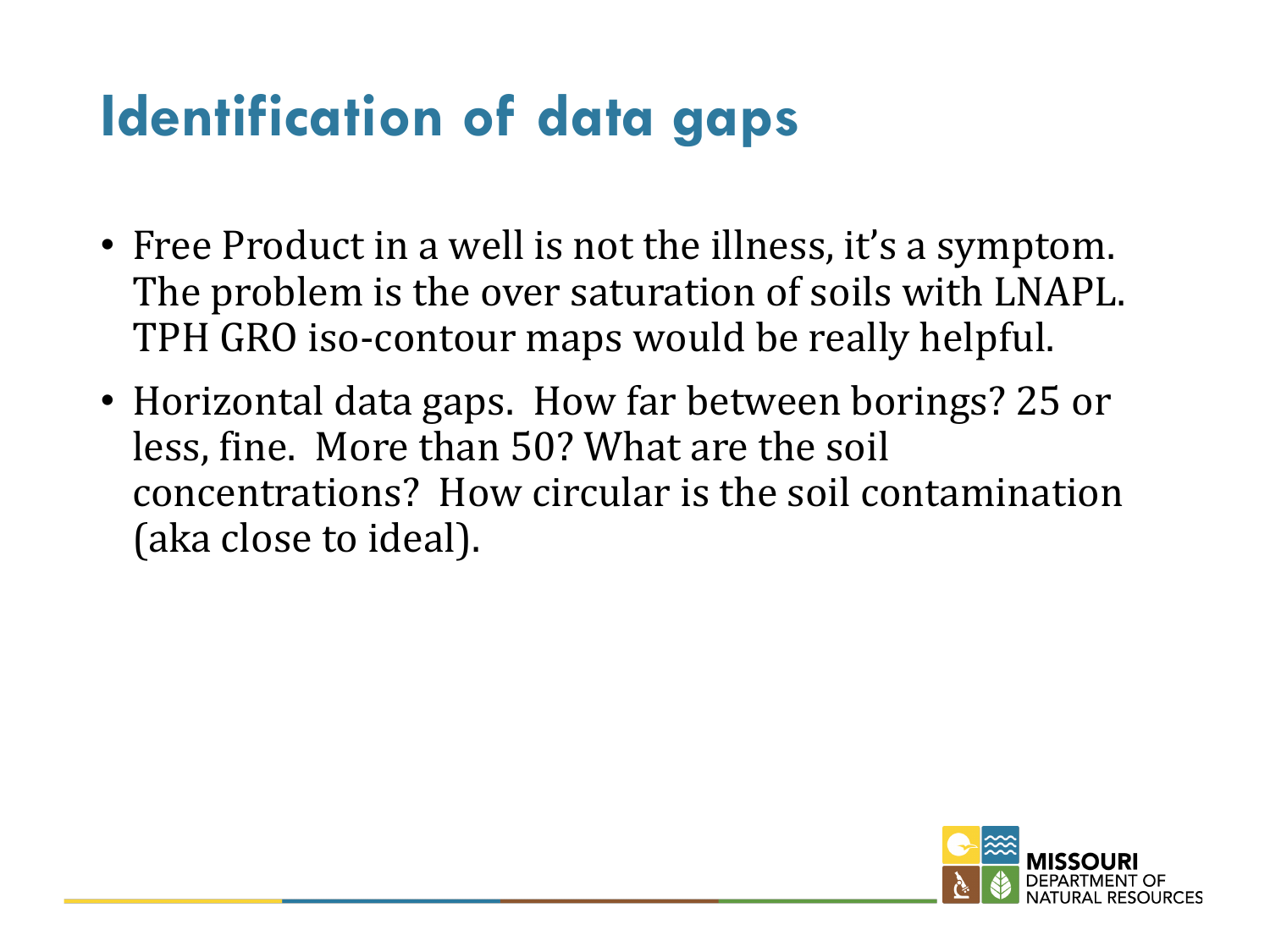#### **Identification of data gaps, continued**

• Are additional borings needed south of MW-14?

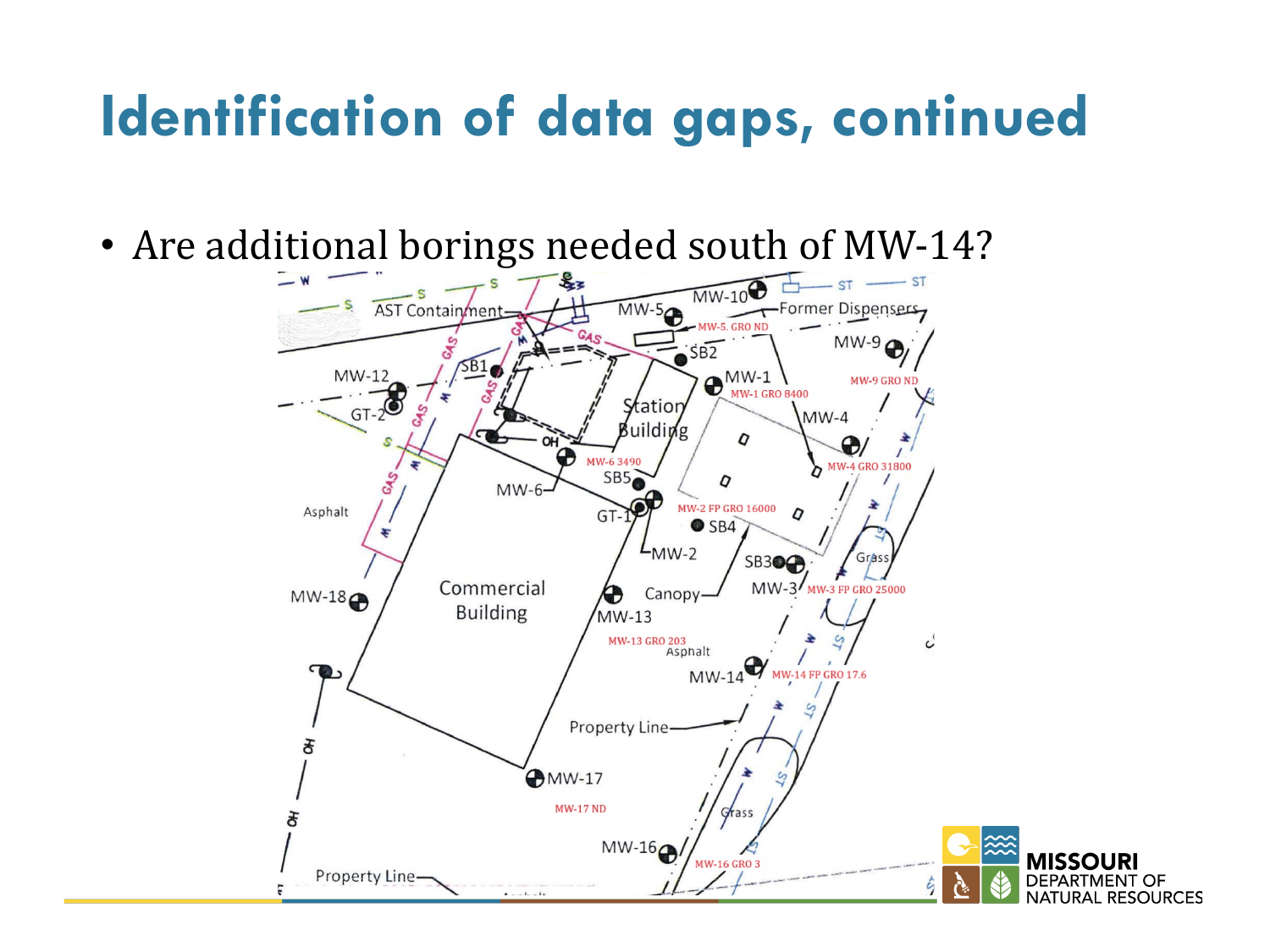# **Identification of data gaps, continued**

• Vertical data gaps. Is the bottom of the boring actually refusal on bedrock?

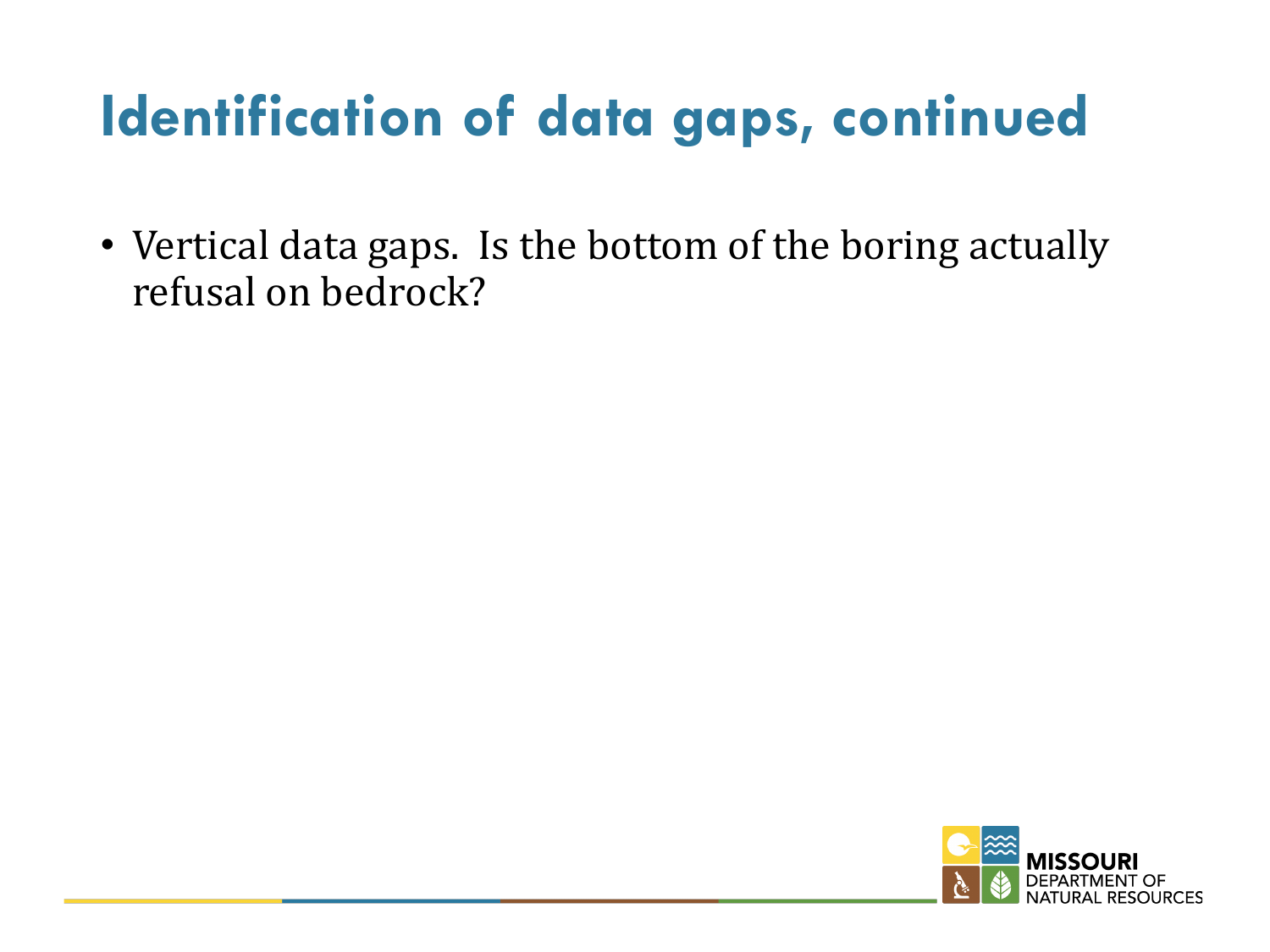# **Identification of data gaps, continued**



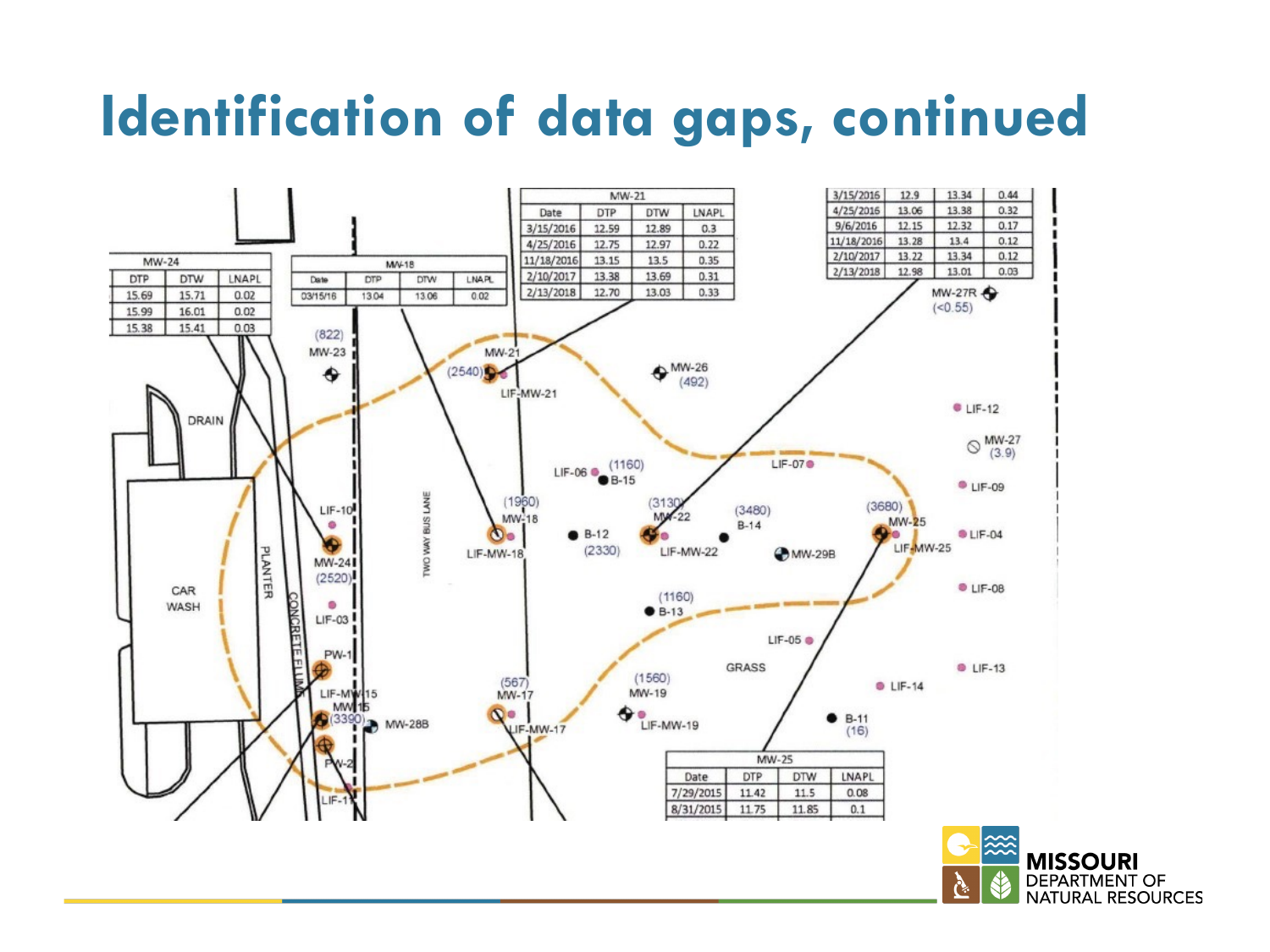#### **Quantitative model verification**

- The purpose of the LCSM is to not only document where the LNAPL is, but to determine if it is recoverable.
- The data in the LCSM needs to be used to evaluate the potential effectiveness of various technologies.
	- Section 6 of ITRC's LNAPL-3 is a good reference
- Based on the LCSM. Preform a pilot test of the technology identified as the most likely to succeed.